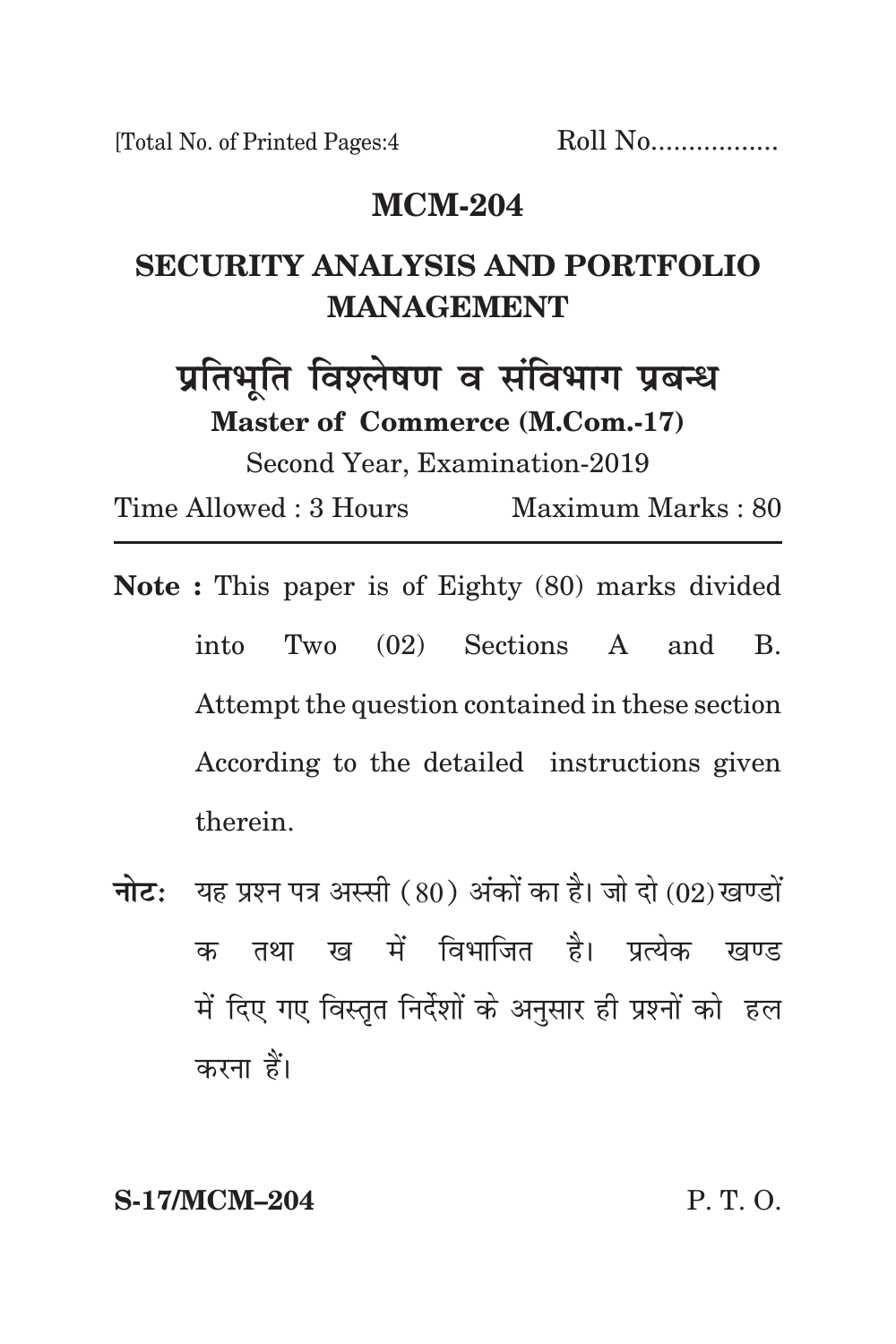## Section-A/*<u><u>laus</u>***</u> (** $\alpha$ **<sup>'</sup></u>**

(Long Answer type Questions/दीर्घ उत्तरीय प्रश्न)

- Note: Section-'A' contains Five (05) long answer type questions of Fifteen (15) marks each. Learners are required to answer any three (03) questions only.  $3\times15=45$
- नोट: खण्ड-'क' में पाँच (05) दीर्घ उत्तरों वाले प्रश्न दिए गए हैं. प्रत्येक प्रश्न के लिए पन्द्रह (15) अंक निर्धारित हैं शिक्षार्थियों को इनमें से केवल तीन (03) प्रश्नों के उत्तर देने हैं।
- 1. What do you mean by Investment process? What are the features of a good investment policy? 15 निवेश प्रक्रिया से आप क्या समझते हैं? एक अच्छी निवेश-नीति की विशेषतांए कौन-कौन सी है?
- 2. What do you mean by Technical Analysis? Differentiate fundamental and Technical Analysis. 15 तकनीकी विश्लेषण से आप क्या समझते है? आधार भत एवं तकनीकी विश्लेषण में अन्तर बताइए।

#### **S-17/MCM-204** 2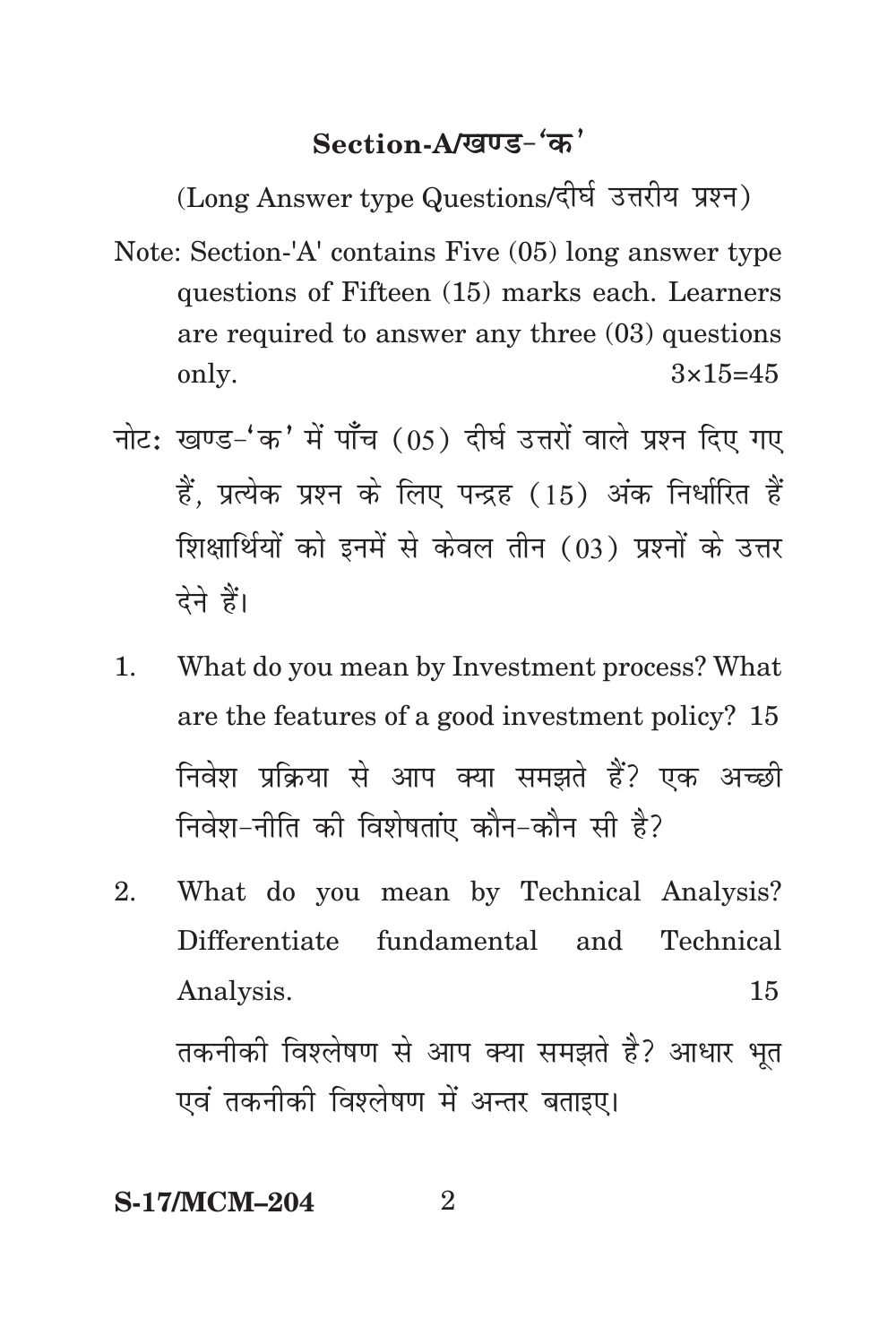- 3. Explain in detail Stock Returns and valuation. 15 स्टॉक प्रतिफल और मुल्यांकन की विस्तृत व्याख्या कोजिए।
- 4. What is portfolio selection? Explain the study of different models. 15 पोर्ट फोलियो चयन क्या है? इसके विभिन्न मॉडल के अध्ययन की व्याख्या कीजिए।
- 5. Explain performance evaluation and managed portfolio Analysis. 15 प्रदर्शन मुल्यांकन और प्रबन्धित पोर्ट फोलियो विश्लेषण की व्याख्या कोजिए।

#### Section-B/*खण्ड-ख*

(Short answer type questions/ लघु उत्तरीय प्रश्न)

- Note: Section -'B' contains Eight (08) short answer type questions of Seven (07) marks each. Learners are required to answer any Five (05) questions only.  $(5 \times 7 = 35)$
- नोट: खण्ड-'ख' में आठ  $(08)$  लघु उत्तरीय प्रश्न दिए गए हैं। प्रत्येक प्रश्न के लिए सात (07) अंक निर्धारित हैं शिक्षार्थियों को इनमें से केवल पाँच (05) प्रश्नों के उत्तर देने हैं।

### **S-17/MCM–204** 3 P. T. O.